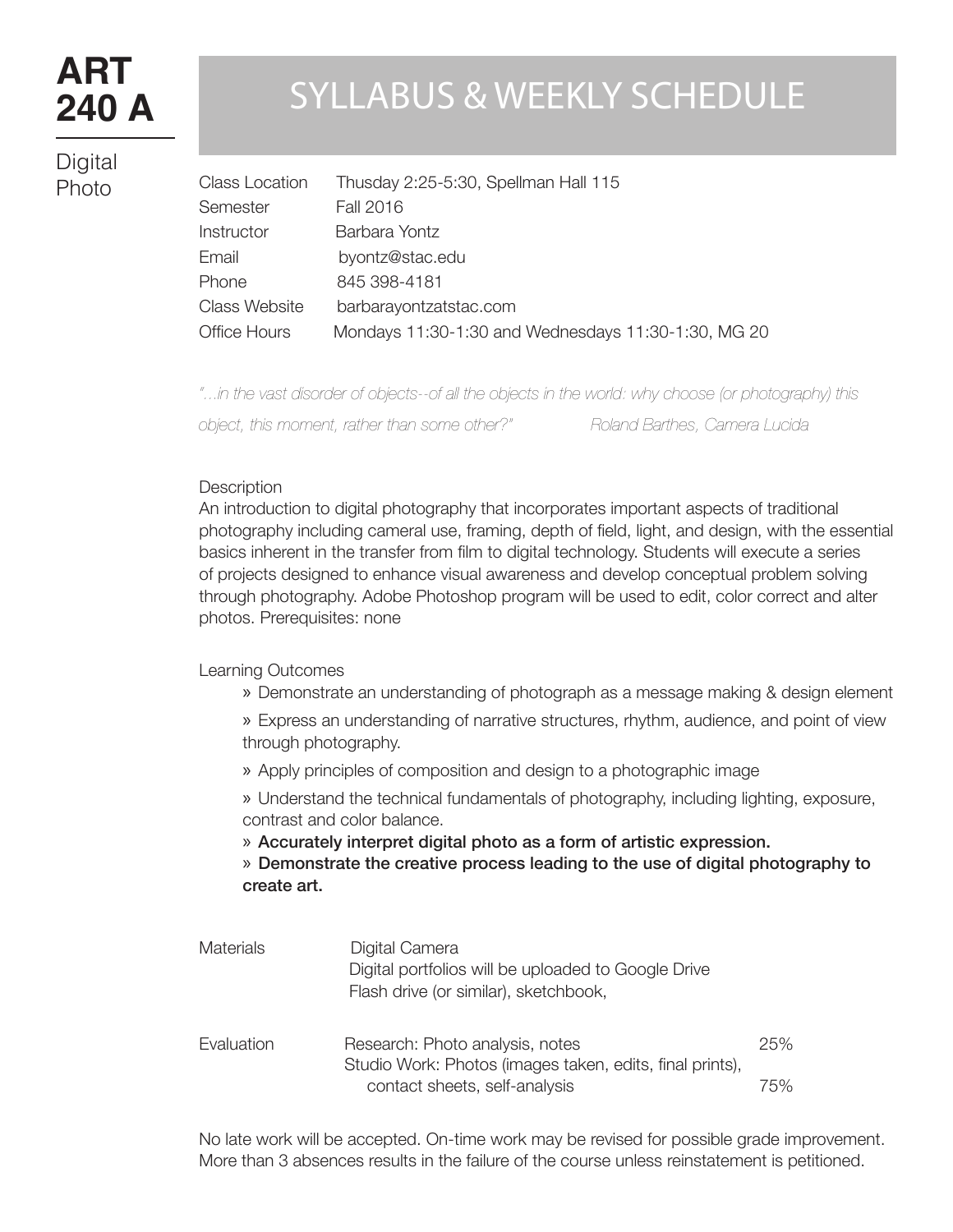### ART 240 Digital Photo SYLLABUS

### Grade Scale



### Academic Integrity

Academic Integrity, a commitment to honesty, fairness, respect, and responsibility, is the foundation of the learning process. All members of the St. Thomas Aquinas College community are held to the highest standards of academic honesty. While we recognize the participatory nature of education, we take academic integrity very seriously, and the College policy on academic dishonesty details consequences that can include dismissal from the College. That policy can be found in both the Student Handbook and the College Catalog.

As a student in this class, you must demonstrate your commitment to academic integrity by submitting work which originates in your own imagination, analytical faculties, or your own knowledge, which you have done yourself, and which represents your very best efforts. When appropriate, your work should be supplemented and supported by other sources; however, you must always insure that these sources are properly cited using the recommended documentation system.

### Accommodations Statement

Students requiring accommodations for a documented disability should notify the instructor before the end of the first week of class.

### Electronic Device Policy

Faculty members at St. Thomas Aquinas College have the discretion to regulate the use of electronic devices in their classes, and students should not use such devices without the expressed consent of the professor. This policy covers cell phones, PDAs, laptop computers, or any other device the use of which might constitute a distraction to the professor or to the other students in the class, as determined by the professor. Students with documented disabilities should discuss the issue of laptop use with their professor at the beginning of the semester. For more extreme cases of classroom disruption, refer to the College's Disruptive Student Policy.